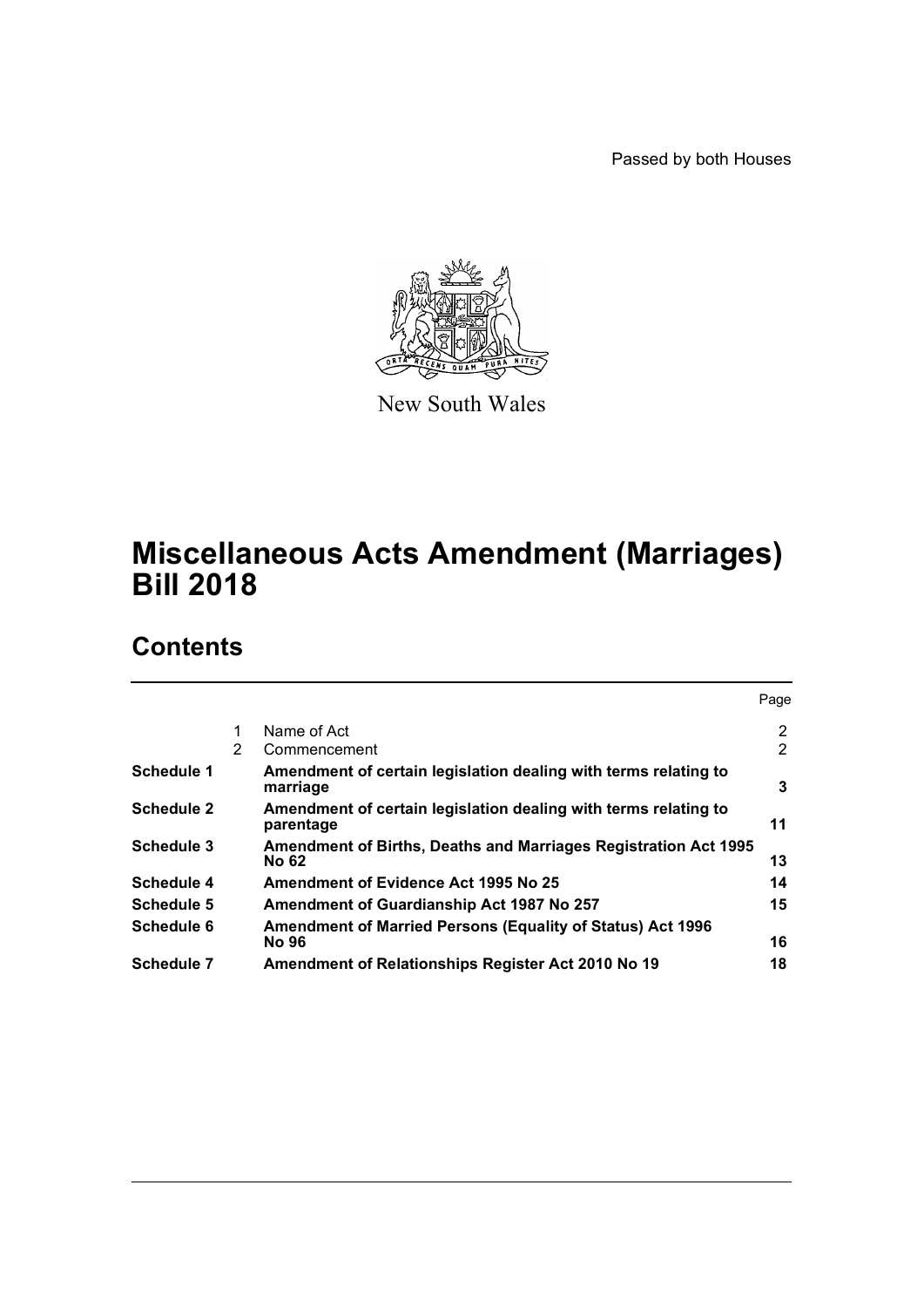*I certify that this PUBLIC BILL, which originated in the LEGISLATIVE COUNCIL, has finally passed the LEGISLATIVE COUNCIL and the LEGISLATIVE ASSEMBLY of NEW SOUTH WALES.*

*Legislative Council*

*Clerk of the Parliaments*

*2018*



New South Wales

# **Miscellaneous Acts Amendment (Marriages) Bill 2018**

Act No , 2018

An Act to amend certain legislation consequent on the commencement of the *Marriage Amendment (Definition and Religious Freedoms) Act 2017* of the Commonwealth; and for related purposes.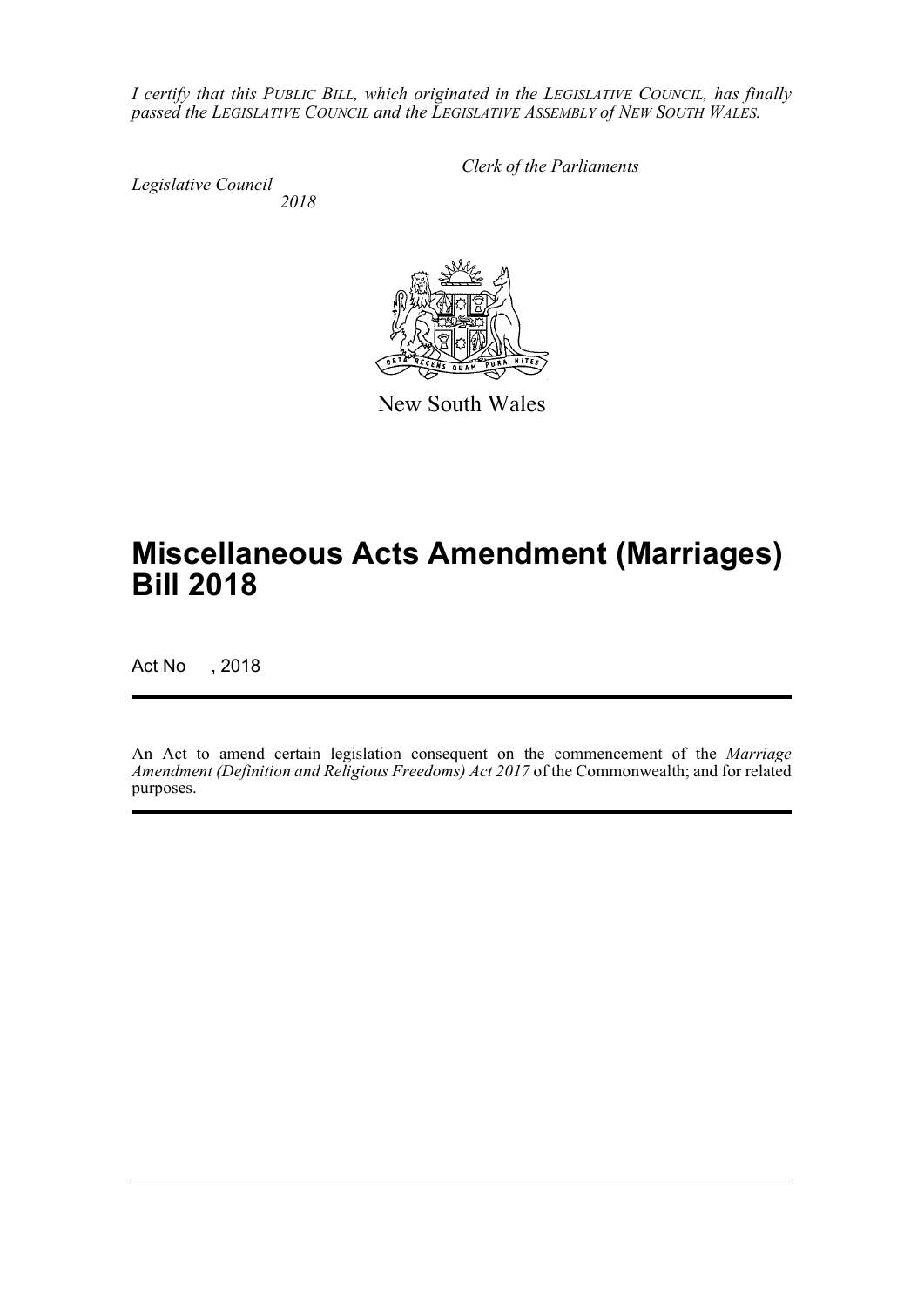# <span id="page-2-0"></span>**The Legislature of New South Wales enacts:**

#### **1 Name of Act**

This Act is the *Miscellaneous Acts Amendment (Marriages) Act 2018*.

#### <span id="page-2-1"></span>**2 Commencement**

This Act commences on the date of assent to this Act.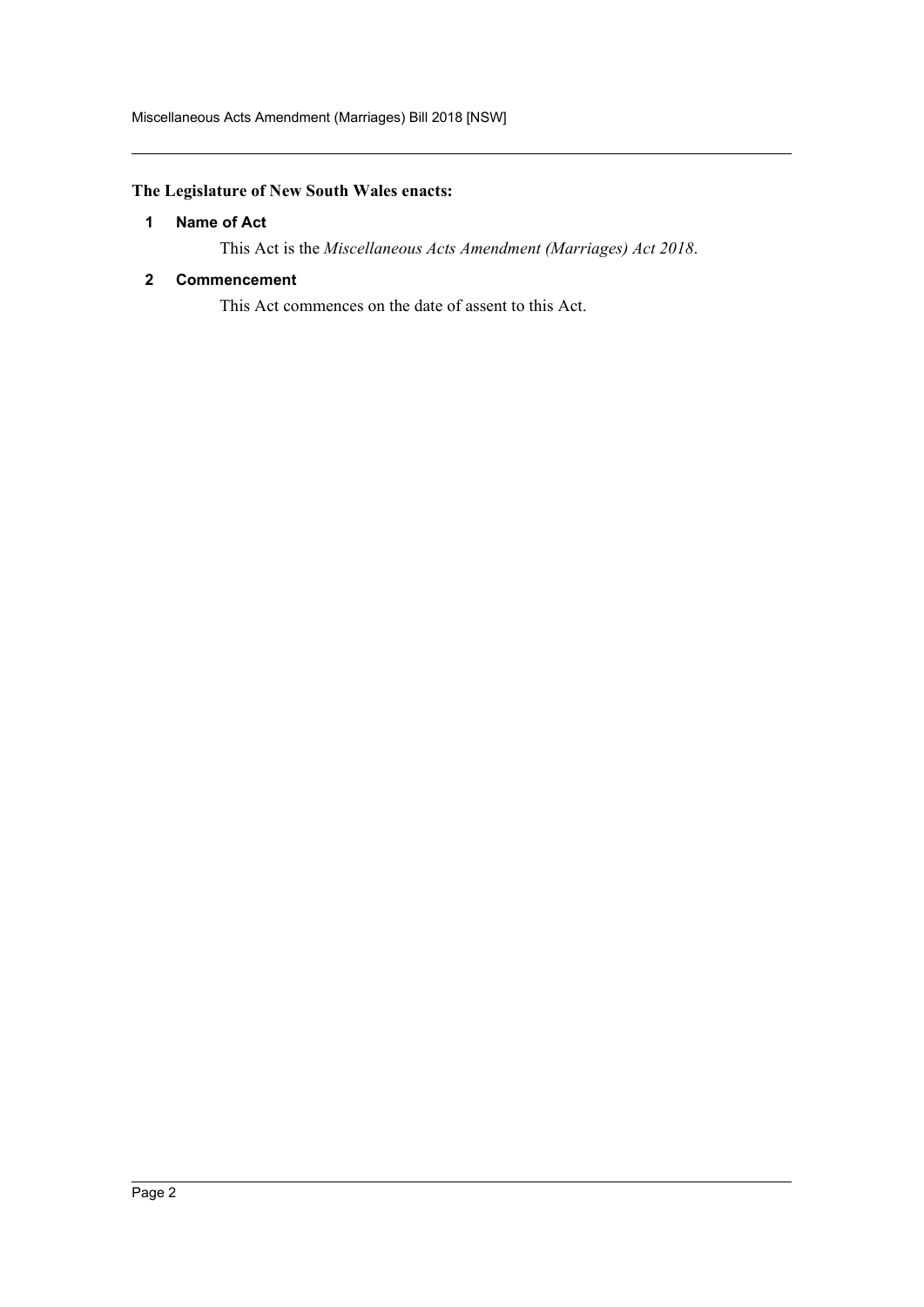# <span id="page-3-0"></span>**Schedule 1 Amendment of certain legislation dealing with terms relating to marriage**

# **1.1 Aboriginal Land Rights Regulation 2014**

### **[1] Clause 61 Errors not to forfeit vote**

Omit "A female elector" from clause 61 (2). Insert instead "An elector".

### **[2] Clause 61 (2)**

Omit "her". Insert instead "the elector's".

# **1.2 Anatomy Act 1977 No 126**

### **Section 4 Definitions**

Omit section 4 (2) (d) (i). Insert instead:

(i) a person to whom the person is legally married (including a husband or wife of the person), or

# **1.3 Anti-Discrimination Act 1977 No 48**

#### **Section 49S Meaning of "responsibilities as a carer"**

Omit paragraph (a) of the definition of *spouse* in section 49S (3). Insert instead:

(a) a person to whom the person is legally married (including a husband or wife of the person), or

# **1.4 Assisted Reproductive Technology Act 2007 No 69**

#### **Section 4 Definitions**

Omit paragraph (a) of the definition of *spouse* in section 4 (1). Insert instead:

(a) a person to whom the person is legally married (including a husband or wife of the person), or

# **1.5 Building Professionals Act 2005 No 115**

# **[1] Sections 68 (e) and 83 (4)**

Omit "(whether of the same or the opposite sex)" wherever occurring.

#### **[2] Section 83 Disclosure and misuse of information**

Insert at the end of the section: **Note.** *De facto partner* is defined in section 21C of the *Interpretation Act 1987*.

# **1.6 Children and Young Persons (Care and Protection) Act 1998 No 157**

#### **Section 3 Definitions**

Omit section 3 (2) (a). Insert instead:

(a) a person to whom the person is legally married (including a husband or wife of the person), or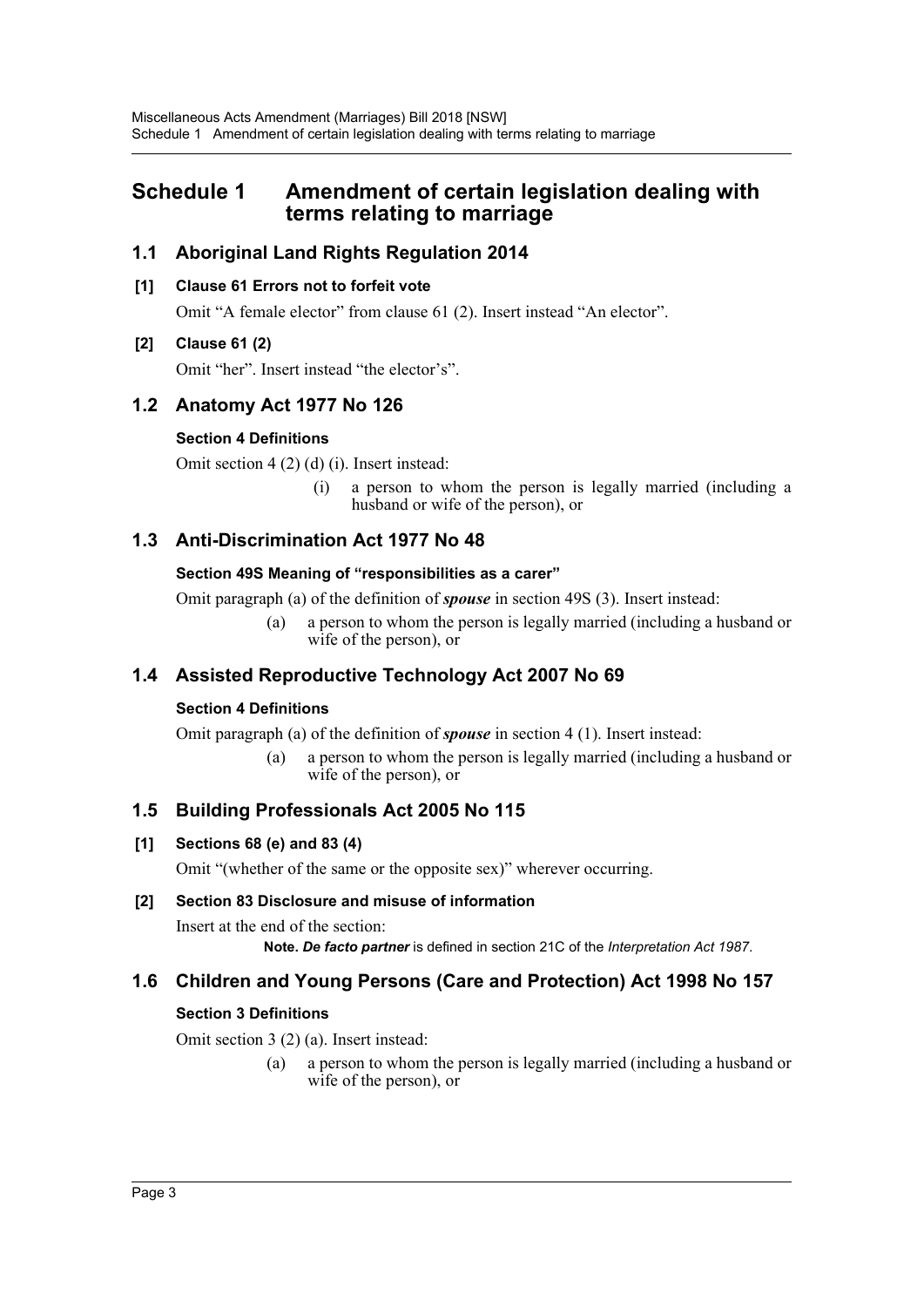# **1.7 Civil and Administrative Tribunal Regulation 2013**

### **Clause 4 Definitions**

Omit paragraph (b) (i) of the definition of *eligible pensioner*. Insert instead:

(i) the surviving spouse (including widow or widower) of a member of the Australian Defence Force or Peacekeeping Forces, or

# **1.8 Civil Liability Act 2002 No 22**

#### **[1] Section 15B Damages for loss of capacity to provide domestic services**

Omit paragraph (a) (i) of the definition of *dependants* in section 15B (1). Insert instead:

(i) the person to whom the claimant is legally married (including a husband or wife of the claimant),

### **[2] Section 30 Limitation on recovery for pure mental harm arising from shock**

Omit paragraph (a) of the definition of *spouse or partner* in section 30 (5). Insert instead:

(a) the person to whom the victim is legally married (including the husband or wife of the victim), or

# **1.9 Coal and Oil Shale Mine Workers (Superannuation) Act 1941 No 45**

#### **Schedule 2 Savings and transitional provisions**

Omit "of the opposite sex" from clause 27 (9).

# **1.10 Compensation to Relatives Act 1897 No 31**

#### **Section 7 Construction of Act**

Omit section 7 (4) (a). Insert instead:

(a) the person to whom a person is legally married (including the husband or wife of a person), or

# **1.11 Coroners Act 2009 No 41**

#### **[1] Section 4 Definitions**

Omit paragraph (a) of the definition of *spouse* in section 4 (1). Insert instead:

(a) the person to whom a person is legally married (including the husband or wife of a person), or

#### **[2] Section 75 Powers of coroner in relation to reports or proceedings concerning self-inflicted deaths**

Omit "her husband or his wife" from section 75 (3) (b). Insert instead "the person's spouse".

# **1.12 Crimes Act 1900 No 40**

#### **Sections 92 and 93**

Omit "husband or wife" wherever occurring.

Insert instead "spouse (including husband or wife)".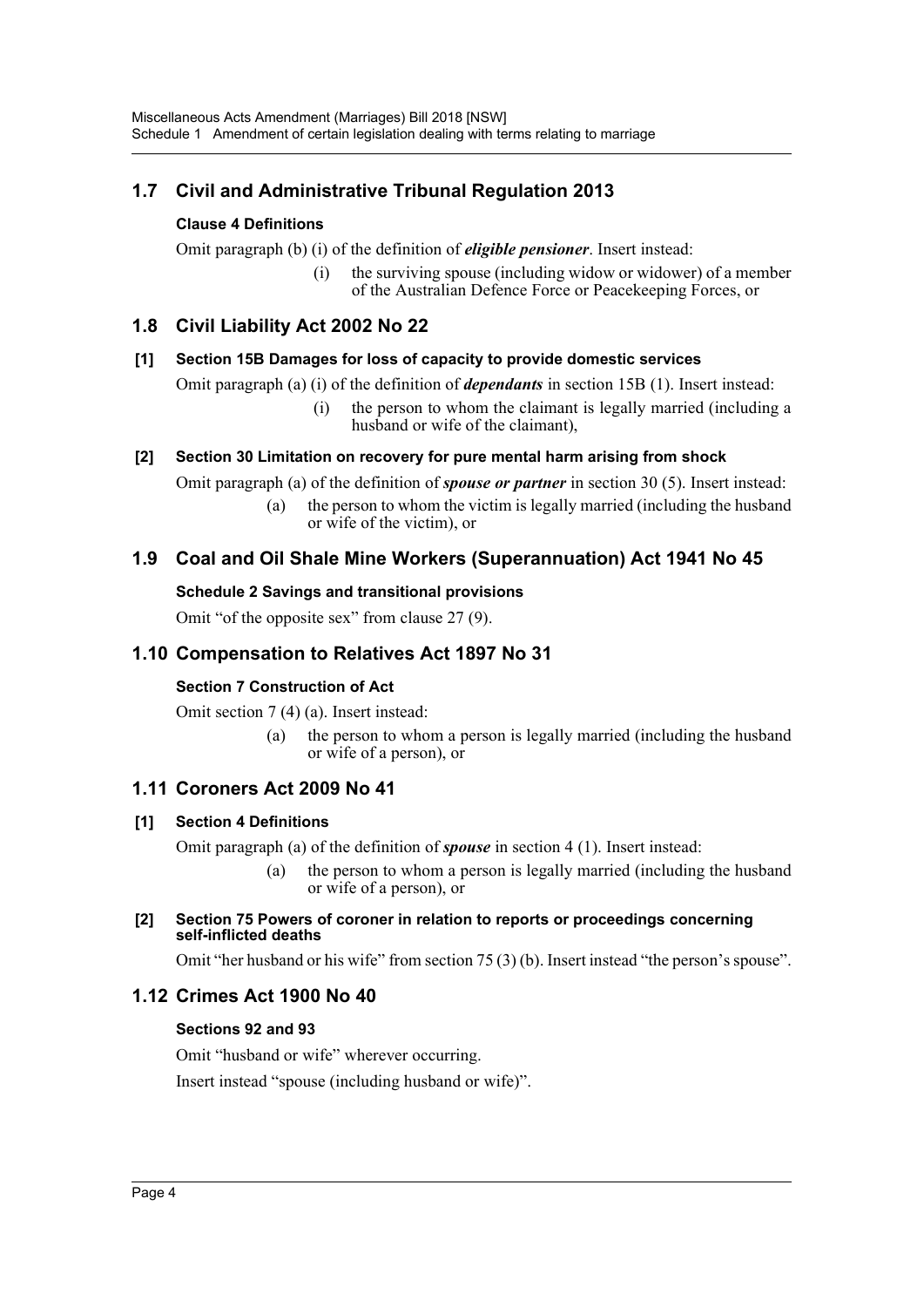# **1.13 Health Records and Information Privacy Act 2002 No 71**

### **Section 4 Definitions**

Omit paragraph (a) of the definition of *spouse* in section 4 (1). Insert instead:

(a) the person to whom a person is legally married (including the husband or wife of a person), or

# **1.14 Human Tissue Act 1983 No 164**

#### **Section 4 Definitions**

Omit paragraph (a) of the definition of *spouse* in section 4 (1). Insert instead:

(a) the person to whom a person is legally married (including the husband or wife of a person), or

# **1.15 Independent Commission Against Corruption Regulation 2017**

#### **Clause 3 Definitions**

Omit paragraph (a) of the definition of *spouse* in clause 3 (1). Insert instead:

(a) the person to whom a person is legally married (including the husband or wife of a person), or

# **1.16 Judges' Pensions Act 1953 No 41**

#### **Section 7C Pension in respect of certain children where judge or retired judge dies without leaving a surviving spouse**

Omit "husband, wife" wherever occurring.

Insert instead "spouse (including husband or wife)".

# **1.17 Law Enforcement Conduct Commission Regulation 2017**

#### **Clause 4 Associated persons**

Omit the definition of *spouse* from clause 4 (2). Insert instead:

*spouse* means:

- (a) the person to whom a person is legally married (including the husband or wife of a person), or
- (b) a de facto partner,

but where more than one person would so qualify as a spouse, means only the last person so to qualify.

**Note.** *De facto partner* is defined in section 21C of the *Interpretation Act 1987*.

#### **1.18 Local Government and Other Authorities (Superannuation) Act 1927 No 35**

#### **Section 15AL Definitions**

Omit the definition of *dependent widower* from section 15AL (1). Insert instead:

*dependent widower*, in relation to a person who dies while a contributor or pensioner, means the person's widower if he satisfies and continues (except during any period he is married) to satisfy the prescribed dependency test.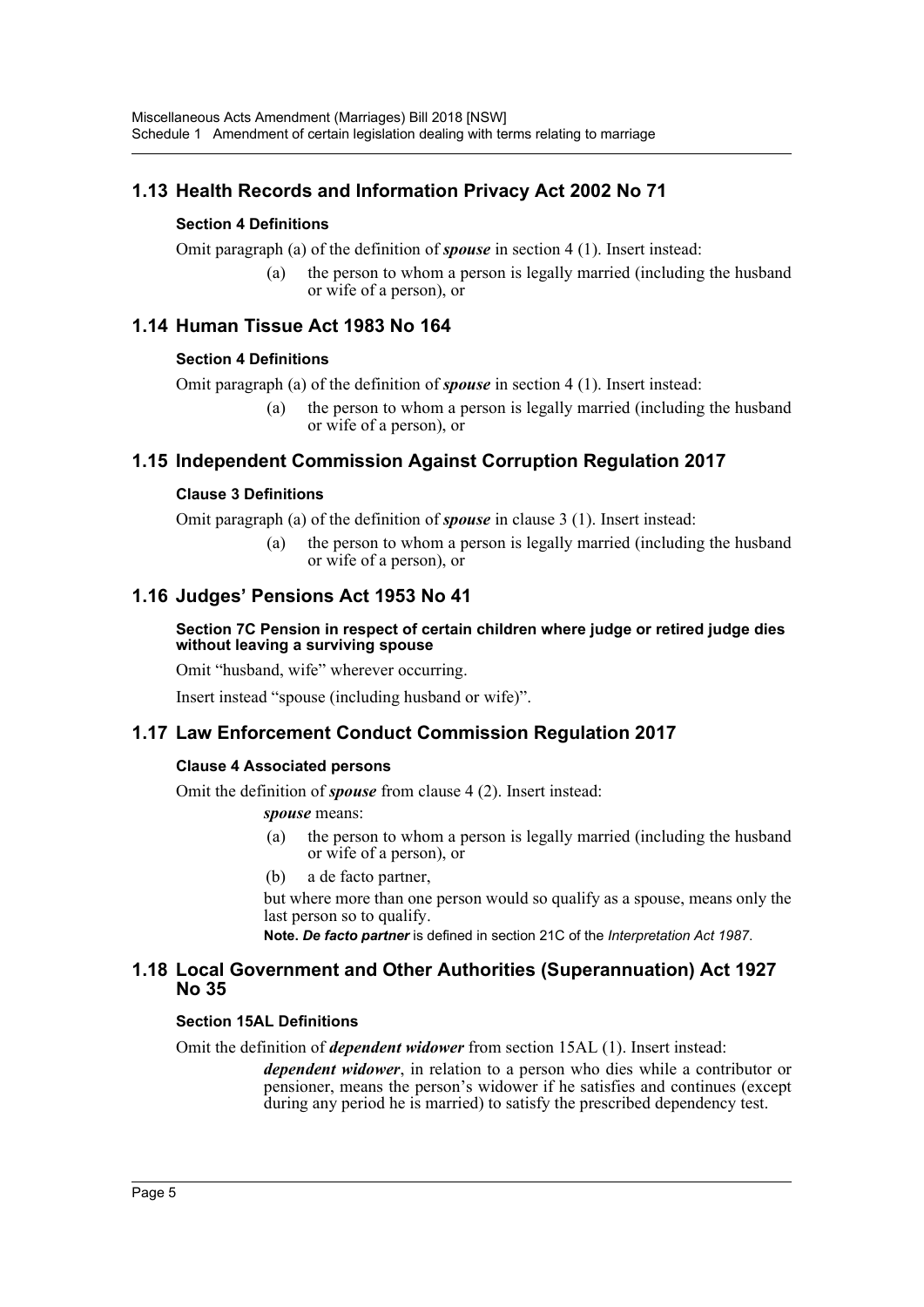# **1.19 Lord Howe Island Regulation 2014**

### **[1] Clause 22 Identification of electors**

Omit "A female" from clause 22 (6). Insert instead "An elector".

### **[2] Clause 22 (6)**

Omit "her". Insert instead "the elector's".

# **1.20 Mental Health Act 2007 No 8**

### **Section 4 Definitions**

Omit paragraph (a) of the definition of *spouse* in section 4 (1). Insert instead:

(a) the person to whom a person is legally married (including the husband or wife of a person), or

# **1.21 Motor Accident Injuries Act 2017 No 10**

### **[1] Section 1.4 Definitions**

Omit paragraph (a) of the definition of *spouse* in section 1.4 (1). Insert instead:

- (a) the person to whom a person is legally married (including the husband or wife of a person), or
- **[2] Section 3.26 Statutory benefits for loss of capacity to provide gratuitous domestic services**

Omit paragraph (a) (i) of the definition of *dependants* in section 3.26 (5). Insert instead:

(i) a person to whom the claimant is legally married (including a husband or wife of the claimant),

# **1.22 Motor Accidents Act 1988 No 102**

# **Section 3 Definitions**

Omit paragraph (a) of the definition of *spouse* in section 3 (1). Insert instead:

(a) the person to whom a person is legally married (including the husband or wife of a person), or

# **1.23 Motor Accidents Compensation Act 1999 No 41**

# **Section 3 Definitions**

Omit paragraph (a) of the definition of *spouse*. Insert instead:

(a) the person to whom a person is legally married (including the husband or wife of a person), or

# **1.24 NSW Trustee and Guardian Act 2009 No 49**

# **Section 3 Definitions**

Omit paragraph (a) of the definition of *spouse* in section 3 (1). Insert instead:

(a) the person to whom a person is legally married (including the husband or wife of a person), or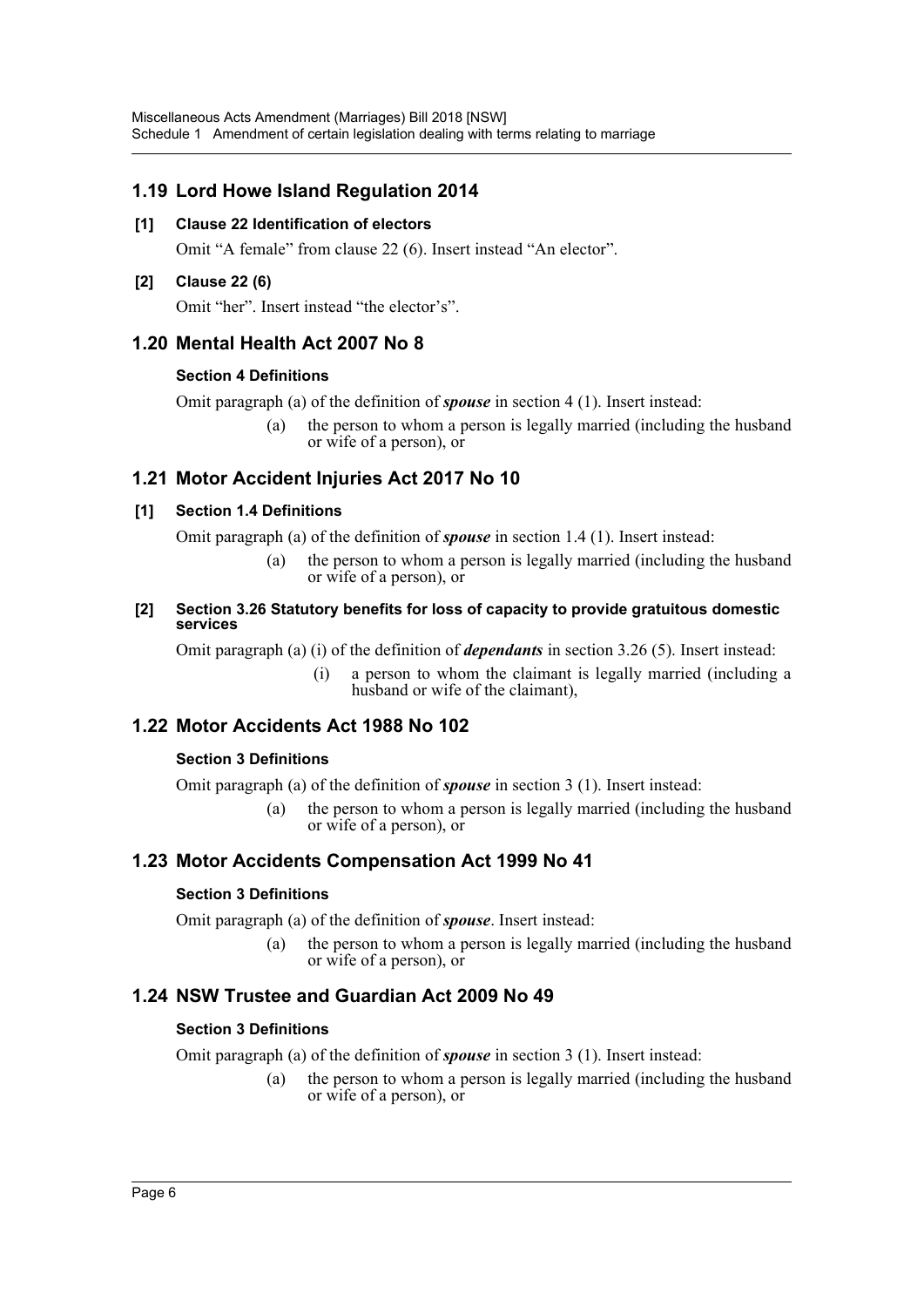# **1.25 Parliamentary Electorates and Elections Act 1912 No 41**

**[1] Section 101 Errors not to forfeit vote** Omit "female".

#### **[2] Section 101**

Omit "her". Insert instead "the elector's".

# **1.26 Partnership Act 1892 (55 Vic No 12)**

#### **Section 2 Rules for determining existence of partnership**

Omit "the widow, widower" from section  $2(1)(3)(c)$ .

Insert instead "the surviving spouse (including widow or widower)".

### **1.27 Police Association Employees (Superannuation) Act 1969 No 33**

#### **Section 2 Definitions**

Omit the definition of *spouse* from section 2 (1). Insert instead:

*spouse* of a prescribed person (within the meaning of section 3) who has died means the surviving spouse of the prescribed person.

#### **1.28 Police Regulation (Superannuation) Act 1906 No 28**

#### **[1] Section 1 Name of Act, commencement and definitions**

Omit "widow or widower, as the case may be," from the definition of *spouse* in section 1 (2).

Insert instead "surviving spouse (including widow or widower)".

#### **[2] Sections 20 (5) and 23 (4)**

Omit "widow or widower" wherever occurring. Insert instead "surviving spouse".

#### **1.29 Powers of Attorney Act 2003 No 53**

#### **Schedule 3 Prescribed expressions and authorisations for prescribed powers of attorney**

Omit "wife, husband" from paragraph (a) of the definition of *relative* in clause 1 (3).

Insert instead "spouse (including wife or husband)".

# **1.30 Privacy Code of Practice (General) 2003**

#### **Clause 17 Interpretation**

Omit paragraph (a) of the definition of *spouse* in clause 17 (1). Insert instead:

(a) the person to whom a person is legally married (including the husband or wife of a person), or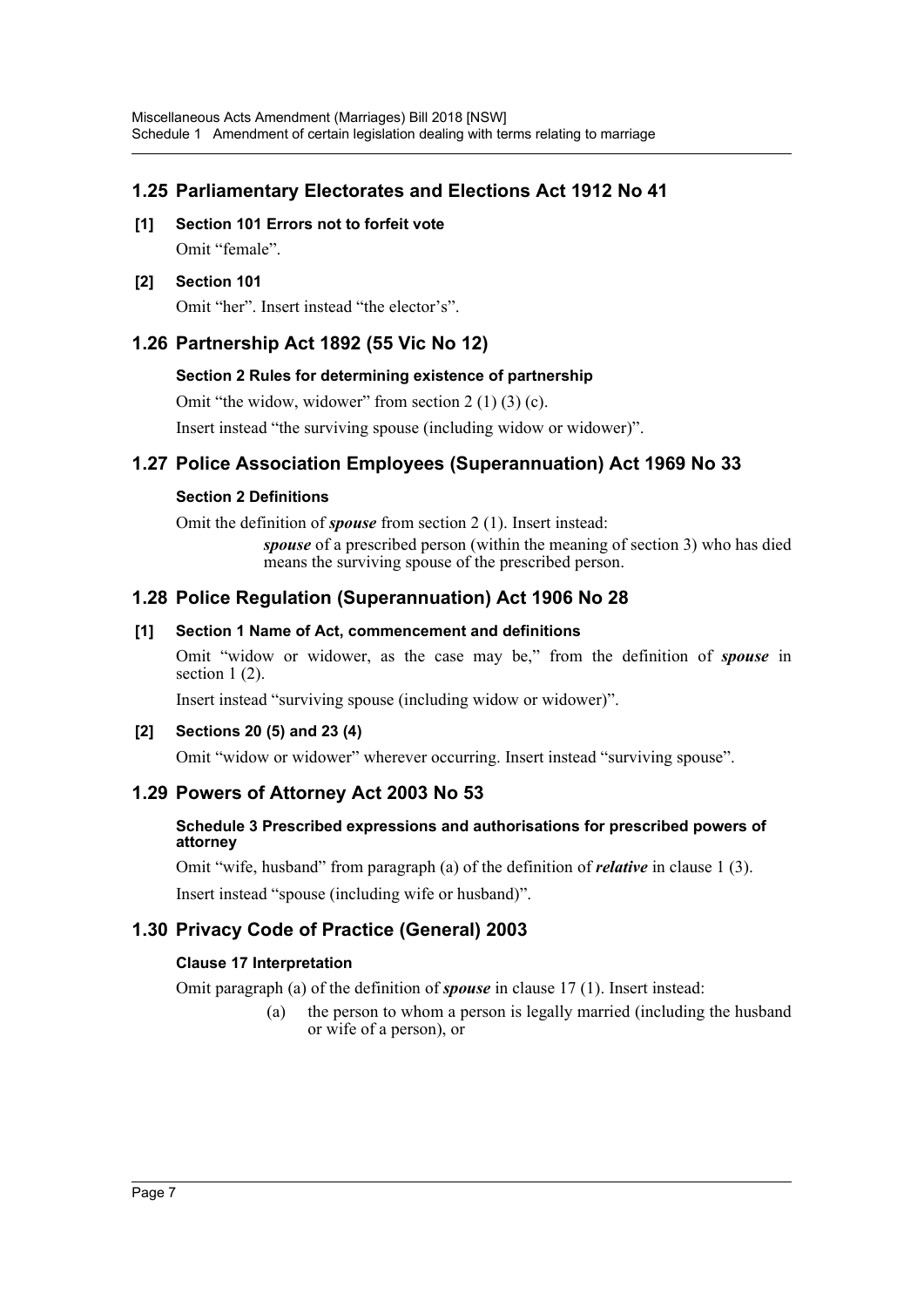# **1.31 Property (Relationships) Act 1984 No 147**

#### **[1] Section 3 Definitions**

Insert after section 3 (4):

(5) Notes included in this Act do not form part of this Act.

#### **[2] Section 32 Cessation of order—generally**

Insert at the end of the section:

**Note.** Certain marriages other than those between a man and woman were legally recognised on 9 December 2017 because of Part 5 of Schedule 1 to the *Marriage Amendment (Definition and Religious Freedoms) Act 2017* of the Commonwealth.

#### **[3] Section 62 Effect of Property (Relationships) Legislation Amendment Act 1999**

Omit ", which by law must be between persons of the opposite sex,".

# **1.32 Road Transport Act 2013 No 18**

#### **Section 212 Interlock exemption orders**

Omit the note to section 212 (5) (c). Insert instead:

**Note.** For example, the offender's spouse is the registered operator of the only vehicle to which the offender has access and the spouse refuses consent to installation of an interlock device in it; the offender owns a chauffeur-driven limousine business and seeks exemption from installing an interlock device in cars used in the business.

### **1.33 State Authorities Non-contributory Superannuation Act 1987 No 212**

#### **Section 3 Definitions**

Omit the definition of *spouse* from section 3 (1). Insert instead:

*spouse* of a deceased employee or deceased former employee means the surviving spouse of the employee or former employee.

#### **1.34 State Authorities Superannuation Act 1987 No 211**

#### **Section 3 Definitions**

Omit the definition of *spouse* from section 3 (1). Insert instead:

*spouse* of a deceased contributor or deceased former contributor means the surviving spouse of the contributor or former contributor.

#### **1.35 State Authorities Superannuation (Ex-Snowy Mountains Hydro-Electric Authority Superannuation Fund Transfer) Regulation 2003**

#### **Clause 3 Definitions**

Omit "widow or widower" from the definition of *spouse*.

Insert instead "surviving spouse (including widow or widower)".

#### **1.36 Succession Act 2006 No 80**

#### **[1] Section 54 Persons entitled to inspect will of deceased person**

Omit "(whether of the same or the opposite sex)" from section 54 (2) (c).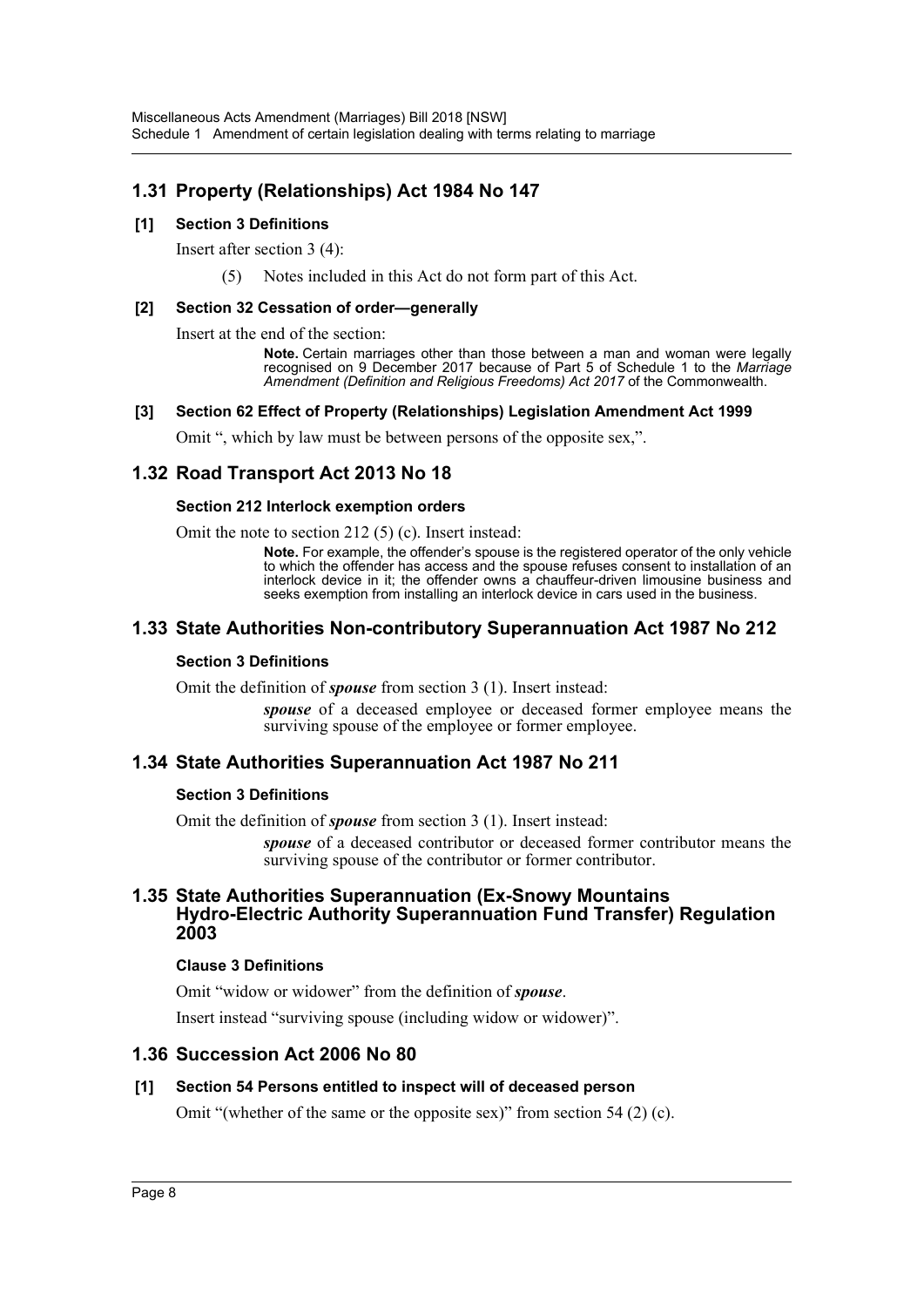#### **[2] Section 57 Eligible persons**

Omit "wife or husband" wherever occurring. Insert instead "spouse".

# **1.37 Superannuation Act 1916 No 28**

#### **Section 3 Definitions**

Omit "widow or widower, as the case may be," from the definition of *Spouse* in section 3 (1).

Insert instead "surviving spouse (including widow or widower)".

# **1.38 Transport Employees Retirement Benefits Act 1967 No 96**

#### **Section 51 Assignment of policies of assurance to the Board in certain cases**

Omit "husband or wife" from section 51 (1).

Insert instead "spouse (including husband or wife)".

# **1.39 Trustee Act 1925 No 14**

#### **Section 45 Protective trusts**

Omit paragraph (a) of the definition of *spouse* in section 45 (11). Insert instead:

(a) the person to whom a person is legally married (including the husband or wife of a person), or

# **1.40 Uniform Civil Procedure Rules 2005**

#### **Rule 1.19 Assignment of business to Equity Division**

Omit "husband and wife" from rule 1.19 (c).

Insert instead "spouses (including husband and wife)".

# **1.41 Water Management (General) Regulation 2011**

#### **Clause 211 Definitions**

Omit "widow or widower" from paragraph (b) (i) of the definition of *eligible pensioner* in clause 211 (1).

Insert instead "surviving spouse (including widow or widower)".

# **1.42 Workers Compensation Act 1987 No 70**

#### **[1] Section 85 Payments to NSW Trustee for benefit of beneficiary**

Omit "a widow or widower" from section 85 (3).

Insert instead "a surviving spouse (including widow or widower)".

#### **[2] Section 85 (3) and (4)**

Omit "the widow or widower" wherever occurring. Insert instead "the surviving spouse".

#### **[3] Schedule 6 Savings, transitional and other provisions**

Omit "wife or husband" from clause 4 (1) (b) (i) in Part 4.

Insert instead "spouse (including wife or husband)".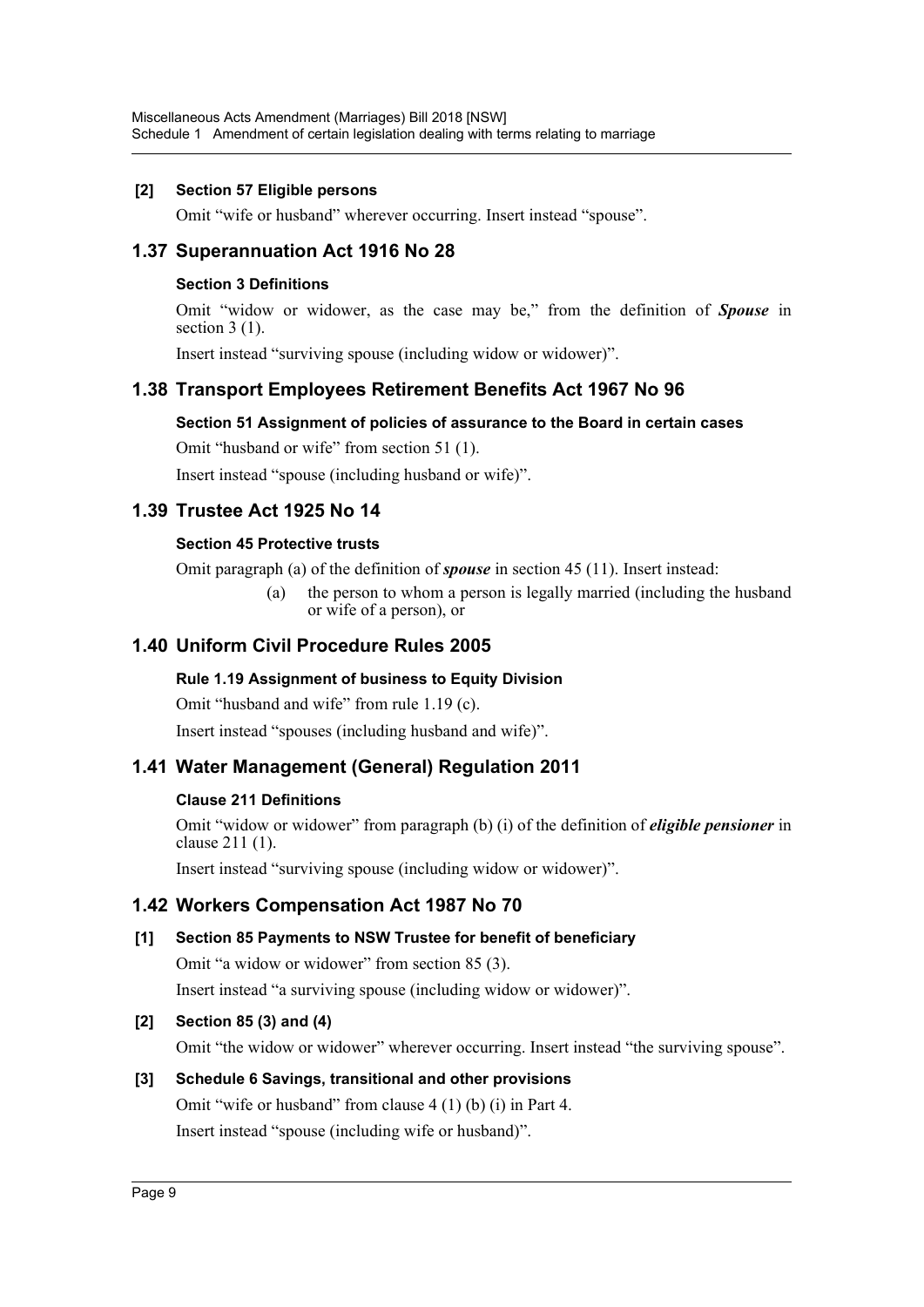# **1.43 Workers' Compensation (Dust Diseases) Act 1942 No 14**

### **[1] Section 3 Definitions**

Omit "a husband or wife of the person" from paragraph (a) of the definition of *Spouse* in section 3 (1).

Insert instead "a person to whom the person is legally married".

### **[2] Section 3 (1), definition of "Spouse"**

Omit paragraph (b) (i). Insert instead:

(i) a person to whom the person is legally married, or

# **1.44 Workplace Injury Management and Workers Compensation Act 1998 No 86**

# **[1] Section 4 Definitions**

Omit "wife or husband" from the definition of *member of a family* in section 4 (1). Insert instead "spouse (including wife or husband)".

# **[2] Section 4 (1), definition of "spouse"**

Omit "a husband or wife of the person" from paragraph (a).

Insert instead "a person to whom the person is legally married (including a husband or wife)".

### **[3] Section 4 (1), definition of "spouse"**

Omit paragraph (b) (i). Insert instead:

(i) a person to whom the person is legally married (including a husband or wife), or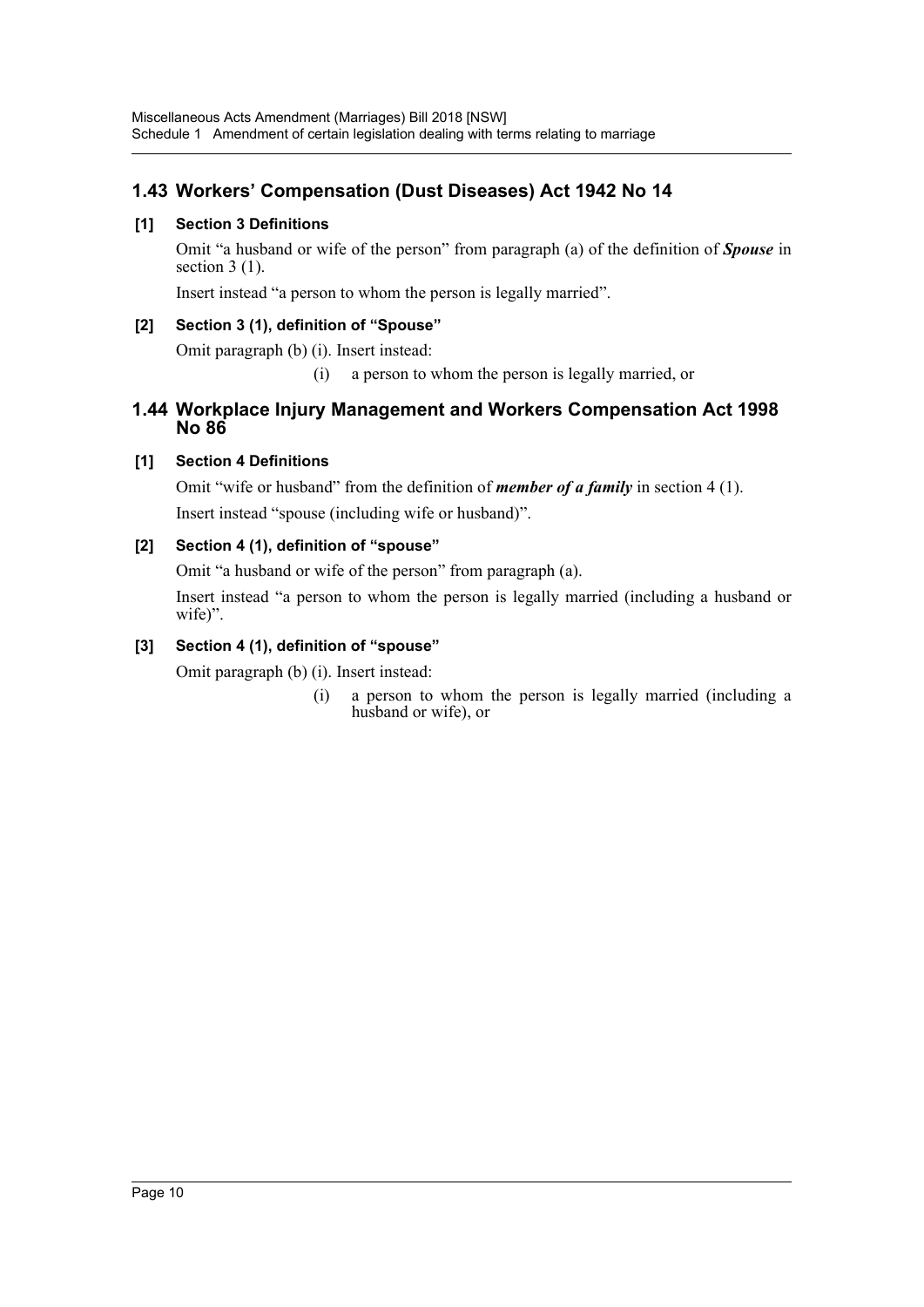# <span id="page-11-0"></span>**Schedule 2 Amendment of certain legislation dealing with terms relating to parentage**

# **2.1 Adoption Act 2000 No 75**

### **[1] Dictionary**

Omit the definition of *married*. Insert instead:

### *married* means:

- (a) two persons who are legally married to one another, or
- (b) two Aboriginal or Torres Strait Islander persons who are living together in a relationship that is recognised as a marriage according to the traditions of an Aboriginal community or Aboriginal or Torres Strait Islander group to which they belong.

### **[2] Dictionary, definition of "step parent"**

Omit "birth parent or adoptive parent" from paragraph (a). Insert instead "birth parent, parent or adoptive parent".

### **[3] Sections 68 (c), 72 (3) (c) and 73 (4) (c)**

Omit "the mother, the father" wherever occurring. Insert instead "the parent (including the mother or father)".

# **2.2 Adoption Regulation 2015**

# **[1] Clause 46 Assessment of applicants for adoption**

Omit "a husband and wife or by de facto partners" from clause 46 (6). Insert instead "a couple".

#### **[2] Clause 46 (6)**

Omit "either of them". Insert instead "a person of the couple".

# **2.3 Guardianship of Infants Act 1916 No 41**

#### **[1] Section 13**

Omit the section. Insert instead:

#### **13 Rights of surviving parent as to guardianship**

- (1) On the death of a parent of a minor (the *deceased parent*), a surviving parent of the minor is, subject to the provisions of this Act, to be a guardian of the minor, either alone or jointly with any guardian appointed by the deceased parent.
- (2) Where no guardian has been appointed by the deceased parent, or if the guardian or guardians appointed by the deceased parent is or are dead or refuses or refuse to act, the court may, if it thinks fit, appoint a guardian to act jointly with the surviving parent of the minor.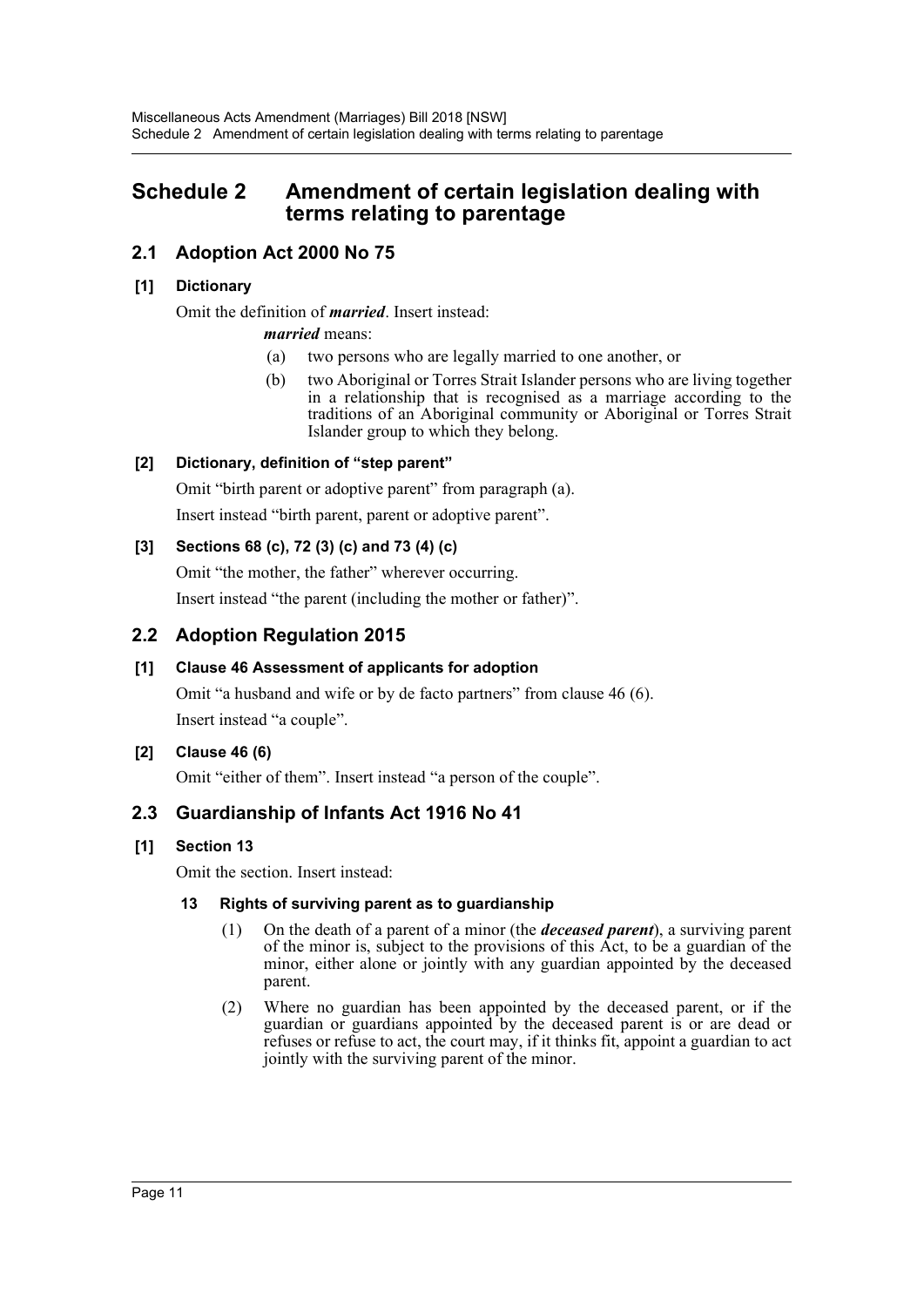### **[2] Section 14 Power of parents to appoint guardians**

Omit section 14 (1) and (2). Insert instead:

(1) The parent (including a mother or father) of a minor may by deed or will appoint any person to be guardian of the minor after his or her death.

### **[3] Section 14 (3)**

Omit "the mother or father, as the case may be,". Insert instead "the surviving parent (including the mother or father, as the case may be)".

#### **[4] Section 14 (3)**

Omit "the mother or father" where secondly and thirdly occurring. Insert instead "the surviving parent".

# **[5] Section 14 (4)**

Omit "the mother or father" wherever occurring. Insert instead "the surviving parent".

# **2.4 Status of Children Act 1996 No 76**

### **[1] Section 3 Definitions**

Insert in alphabetical order in section 3 (1):

*spouse* includes a spouse under a void or voidable marriage.

# **[2] Section 3 (2)**

Omit "father and mother" wherever occurring. Insert instead "parents (including father and mother)".

# **[3] Section 5 All children are of equal status**

Omit "the person's father and mother (or either of them)" from section 5 (1). Insert instead "the person's parents (or either of the person's parents)".

# **[4] Section 9 Presumptions of parentage arising from marriage**

Omit "husband" wherever occurring. Insert instead "spouse".

# **[5] Section 14 Presumptions of parentage arising out of use of fertilisation procedures** Omit "married woman" wherever occurring in section 14 (1) and (6).

Insert instead "woman who is married to a man".

# **[6] Section 14 (1A)**

Insert "who is married to or" after "a woman".

# **[7] Section 14 (5A)**

Insert "spouse or" after "pregnancy of her".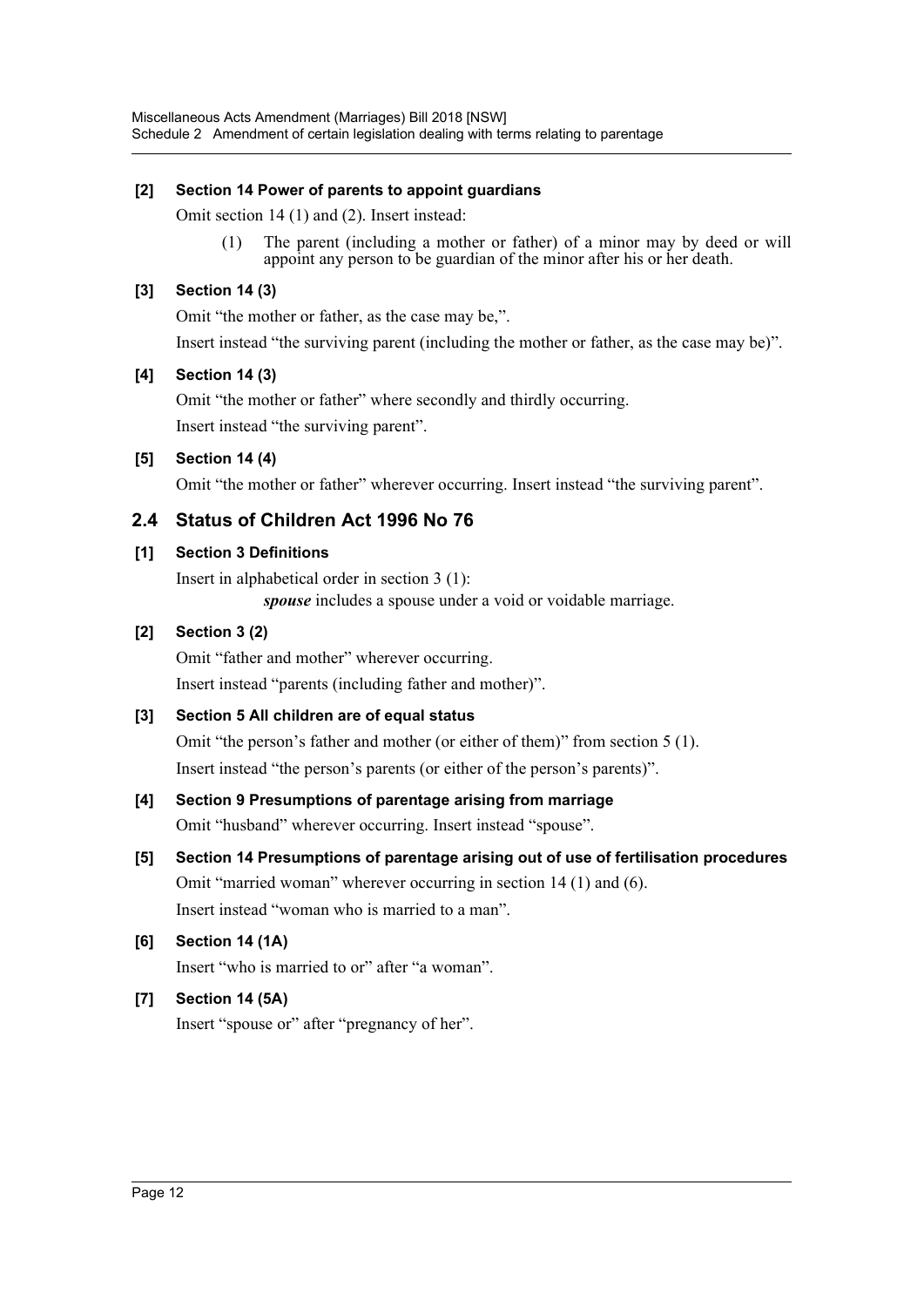# <span id="page-13-0"></span>**Schedule 3 Amendment of Births, Deaths and Marriages Registration Act 1995 No 62**

- **[1] Section 32B Application to alter register to record change of sex** Omit "and" at the end of section 32B (1) (b) and omit section 32B (1) (c).
- **[2] Section 32B**

Omit "and" at the end of section 32B (2) (b) and omit section 32B (2) (c).

- **[3] Section 32D Alteration of register** Omit section 32D (3).
- **[4] Section 32DA Application to register change of sex** Omit section 32DA (1) (d).
- **[5] Section 32DA (2) (d)** Omit the paragraph.
- **[6] Section 32DC Decision to register change of sex** Omit section 32DC (3).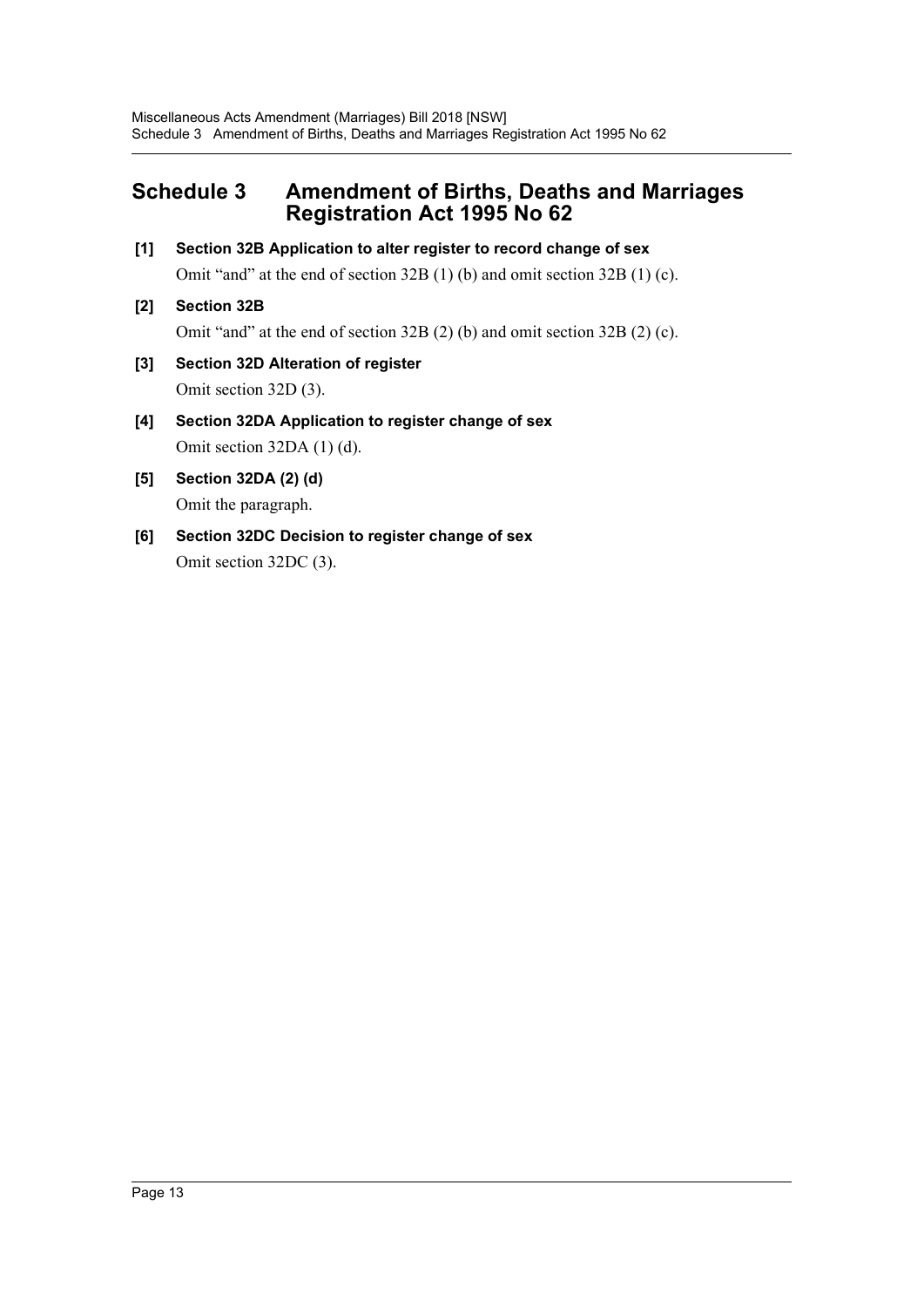# <span id="page-14-0"></span>**Schedule 4 Amendment of Evidence Act 1995 No 25**

**[1] Section 73 Exception: reputation as to relationships and age**

Omit "a man and a woman" from section 73 (1) (b). Insert instead "2 people".

**[2] Schedule 2 Savings, transitional and other provisions**

Insert after Part 4:

# **Part 5 Provisions consequent on the enactment of the Miscellaneous Acts Amendment (Marriages) Act 2018**

#### **26 Application of amendment to section 73—exception to the hearsay rule for evidence concerning relationship**

The amendment to section 73 made by the *Miscellaneous Acts Amendment (Marriages) Act 2018* applies in relation to evidence adduced on or after the commencement of this Part, whether the proceedings are commenced before, on or after that commencement.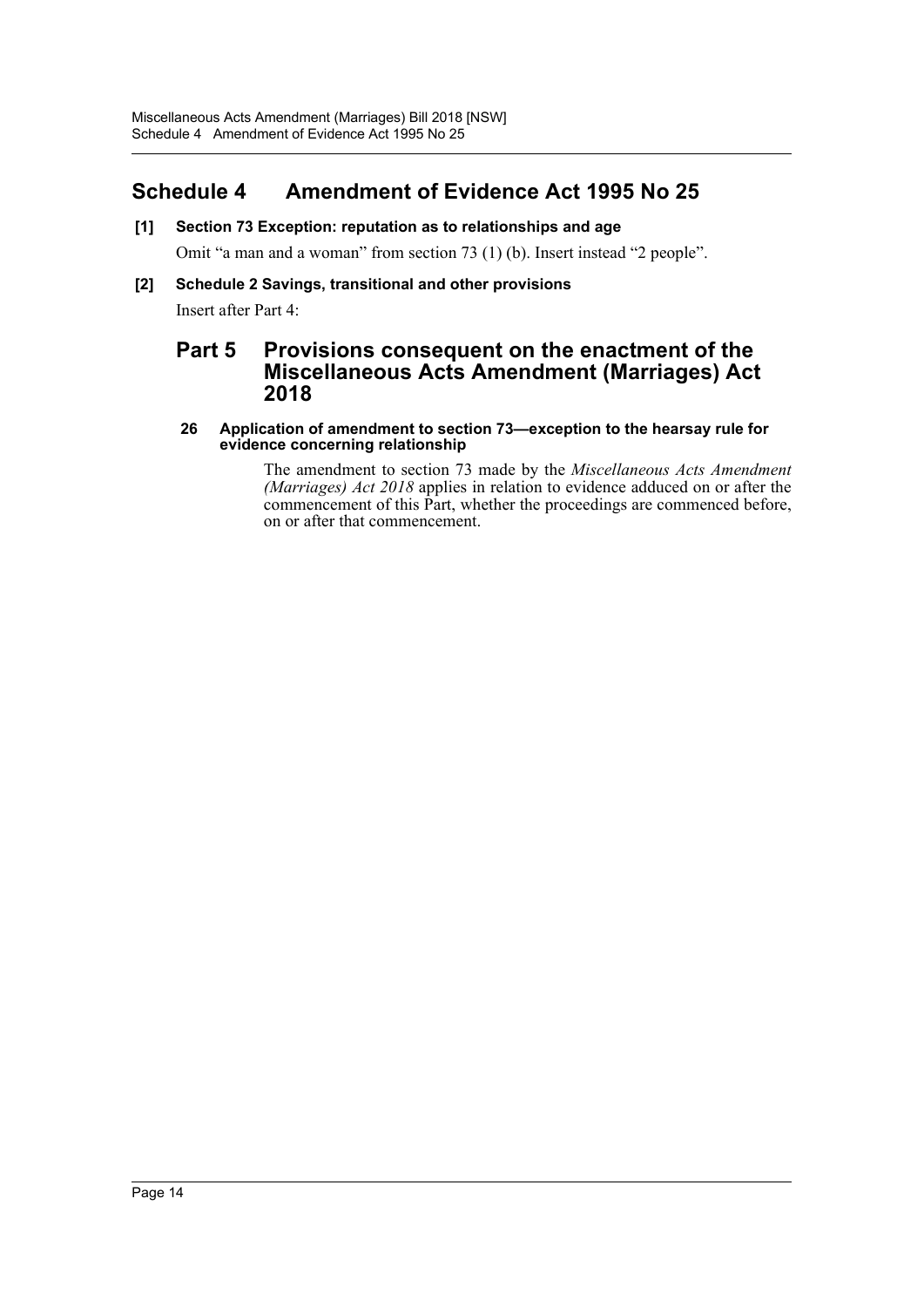# <span id="page-15-0"></span>**Schedule 5 Amendment of Guardianship Act 1987 No 257**

#### **[1] Section 3 Definitions**

Omit paragraph (a) of the definition of *spouse* in section 3 (1). Insert instead:

(a) the person to whom a person is legally married (including the husband or wife of a person), or

#### **[2] Section 6HA Automatic revocation of appointment by marriage of appointer**

Insert at the end of the section:

**Note.** See section 6HC for certain appointments taken not to have been revoked on the recognition of same sex marriages.

#### **[3] Section 6HC**

Insert after section 6HB:

#### **6HC Certain appointments not revoked on recognition of same sex marriages**

- (1) This section applies to an appointment of a person as an enduring guardian that:
	- (a) was made by a person who at the time of making the appointment was party to a marriage that had been solemnised and that marriage was a recognised same sex marriage on the recognition day, and
	- (b) was in force immediately before the recognition day, and
	- (c) was revoked by the operation of section 6HA on the recognition day because of the recognised same sex marriage of the person who made the appointment.
- (2) An appointment to which this section applies is taken not to have been revoked by the operation of section 6HA.
- (3) However, subsection (2) does not apply if the appointment to which this section applies was made by a person who made a subsequent appointment on or after the recognition day but only from the day on which that subsequent appointment was made.
- (4) Anything done or omitted to be done by a person, whose appointment as an enduring guardian is an appointment to which subsection (2) applies, that would have been lawful if this section applied at the time concerned, is taken to be (and always to have been) lawful.
- (5) In this section:

*recognised same sex marriage* means a marriage that:

- (a) was solemnised before the recognition day, and
- (b) was recognised in Australia as valid on the recognition day because of Part 5 of Schedule 1 to the *Marriage Amendment (Definition and Religious Freedoms) Act 2017* of the Commonwealth, and
- (c) would not have been recognised apart from that Part.

*recognition day* means the day on which Part 5 of Schedule 1 to the *Marriage Amendment (Definition and Religious Freedoms) Act 2017* of the Commonwealth commenced.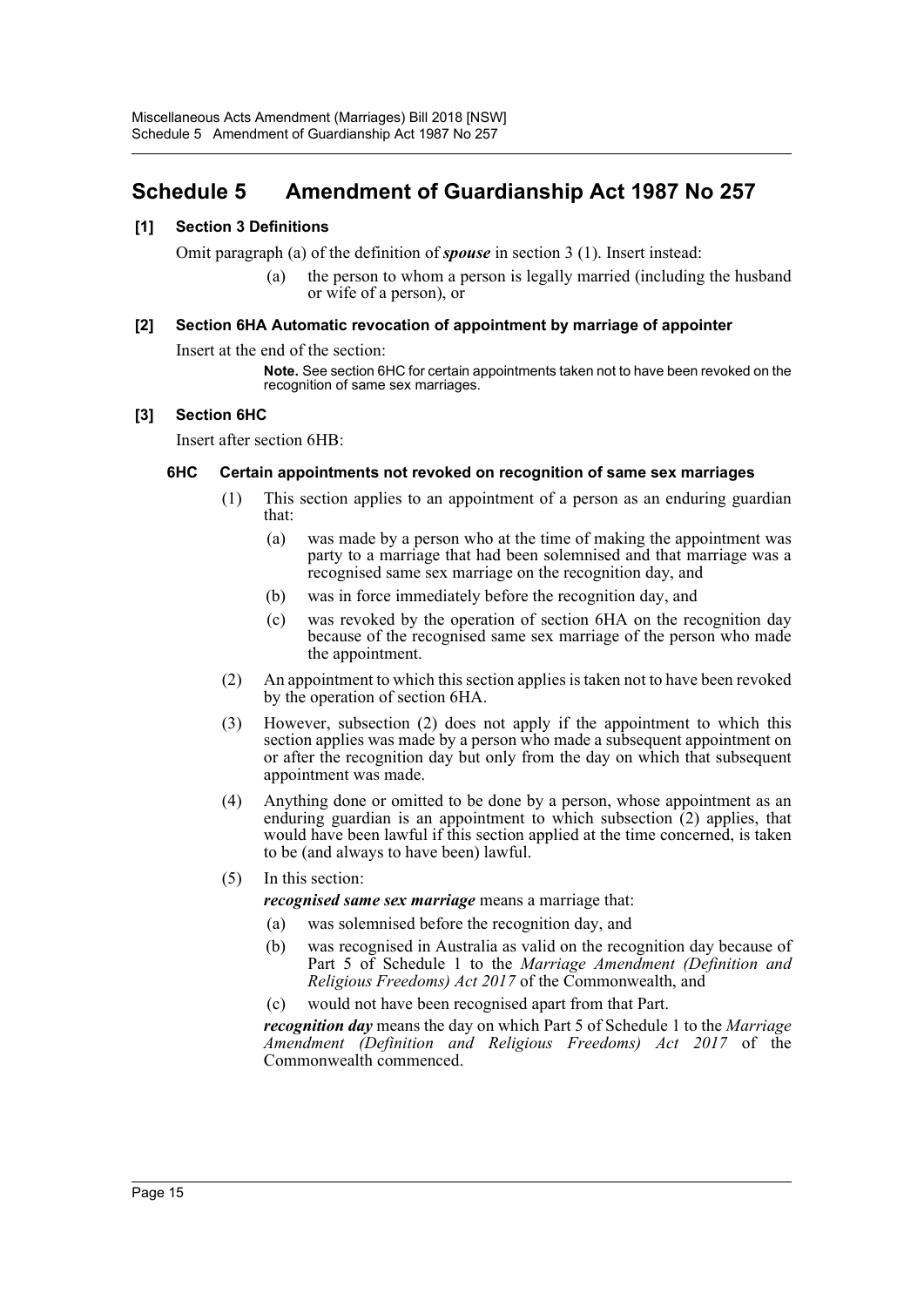# <span id="page-16-0"></span>**Schedule 6 Amendment of Married Persons (Equality of Status) Act 1996 No 96**

### **[1] Section 5 Spouses can sue each other in tort**

Omit "A husband and wife each has".

Insert instead "Spouses (including a husband and wife) each have".

### **[2] Section 9 Spouses as beneficiaries**

Omit "A husband and wife" and "the husband and wife". Insert instead "Spouses (including a husband and wife)" and "the spouses", respectively.

### **[3] Schedule 3, heading**

Omit the heading. Insert instead:

# **Schedule 3 Savings, transitional and other provisions**

### **[4] Schedule 3**

Omit clause 1 (1). Insert instead:

The regulations may contain provisions of a savings or transitional nature consequent on the enactment of this Act or any Act that amends this Act.

### **[5] Schedule 3**

Insert after Part 2:

# **Part 3 Provisions consequent on enactment of the Miscellaneous Acts Amendment (Marriages) Act 2018**

#### **4 Savings and transitional regulations for any amended instrument**

- (1) The regulations under the following Acts may contain provisions of a savings or transitional nature consequent on the enactment of the amending Act:
	- (a) an Act amended by the amending Act,
	- (b) an Act under which an instrument is made if that instrument is amended by the amending Act.
- (2) Any such provision may, if the regulations so provide, take effect from the date of assent to the amending Act or a later date.
- (3) To the extent to which any such provision takes effect from a date that is earlier than the date of its publication on the NSW legislation website, the provision does not operate so as:
	- (a) to affect, in a manner prejudicial to any person (other than the State or an authority of the State), the rights of that person existing before the date of its publication, or
	- (b) to impose liabilities on any person (other than the State or an authority of the State) in respect of anything done or omitted to be done before the date of its publication.
- (4) This clause does not limit any power under an Act to make regulations of a savings or transitional nature.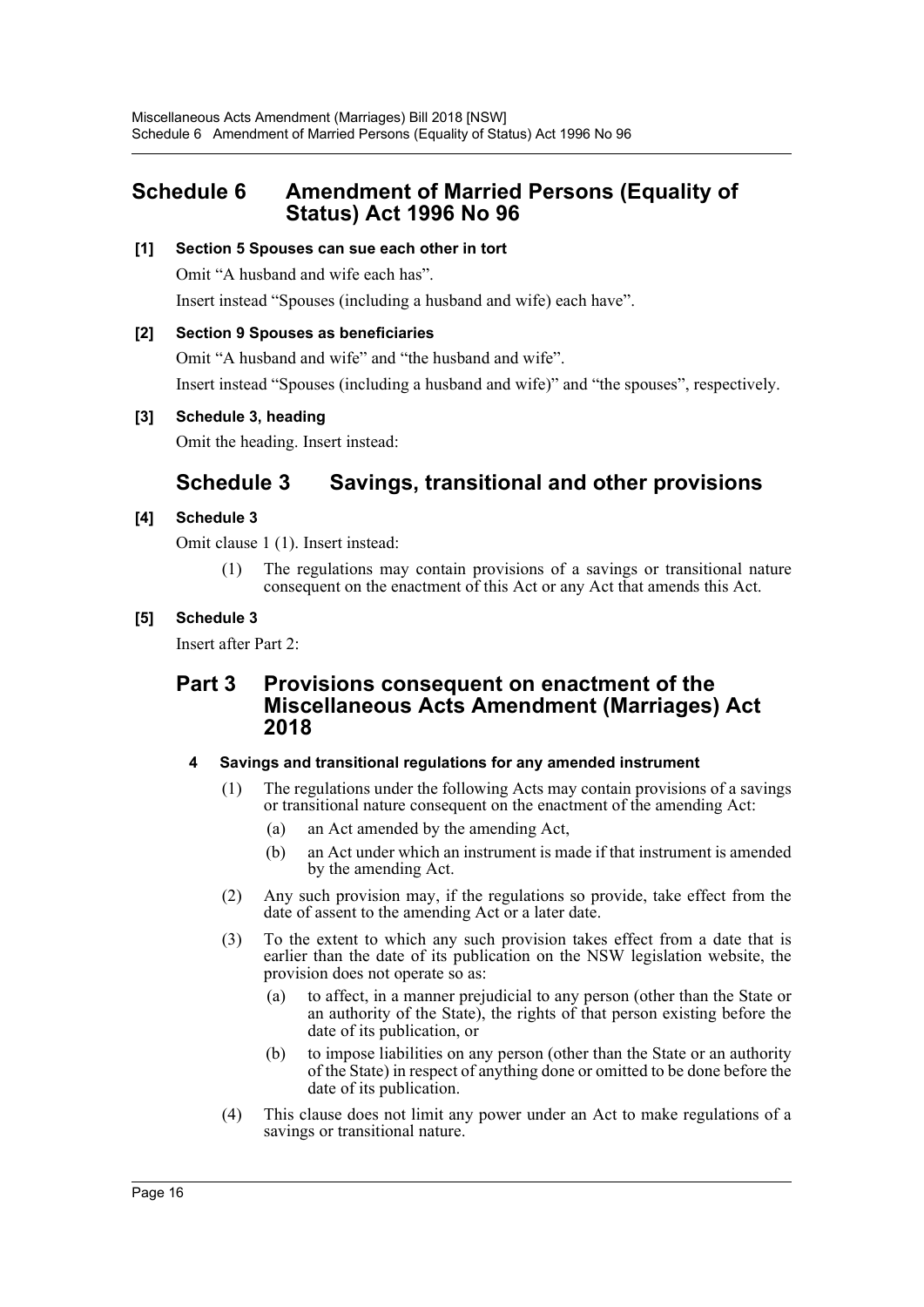(5) In this clause, *amending Act* means the *Miscellaneous Acts Amendment (Marriages) Act 2018*.